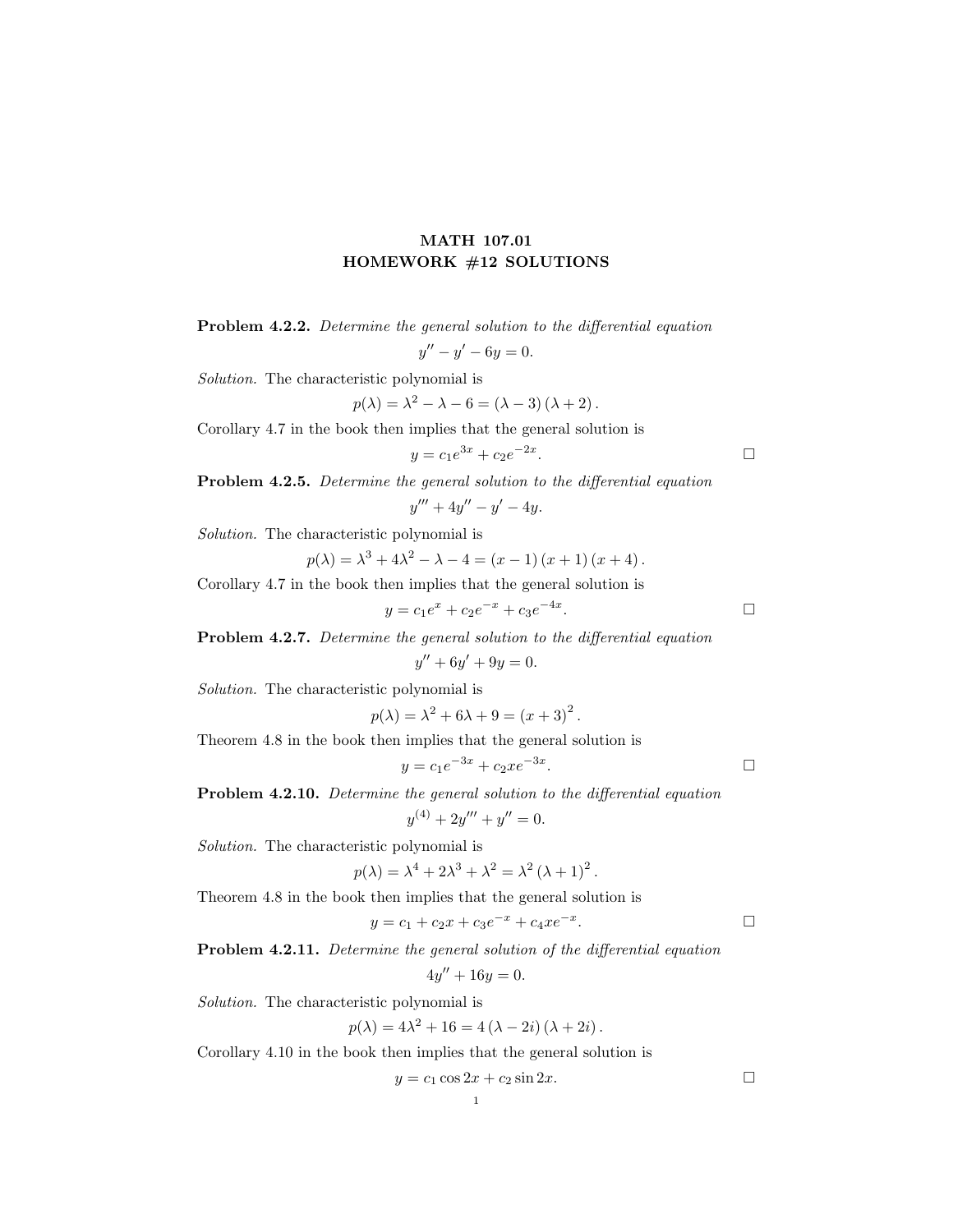Problem 4.2.12. Determine the general solution of the differential equation

 $2y'' - 8y' + 14y = 0.$ 

Solution. The characteristic polynomial is

$$
p(\lambda) = (\lambda - (2 + i\sqrt{3}))( \lambda - (2 - i\sqrt{3})).
$$

Corollary 4.10 in the book then implies that the general solution is

$$
y = c_1 e^{2x} \cos 3x + c_2 e^{2x} \sin 3x.
$$

Problem 4.2.13. Determine the general solution of the differential equation

$$
y''' - 2y' + 4y = 0.
$$

Solution. The characteric polynomial is

$$
p(\lambda) = \lambda^3 - 2\lambda + 4\lambda = (\lambda + 2) (\lambda - (1 - i)) (\lambda - (1 + i)).
$$

Corollary 4.10 in the book then implies that the general solution is

$$
y = c_1 e^{-4x} + c_2 e^x \cos x + c_2 e^x \sin x.
$$

Problem 4.2.20. Consider

(1) 
$$
4y'' + 5y' + y = 0.
$$

- (a) Find the general solution to (1).
- (b) Find the solution to (1) with initial conditions  $y(0) = 0$  and  $y'(0) = -1$ .

Solution. (a) The characteric polynomial is

$$
p(\lambda) = 4\lambda^2 + 5\lambda + 1 = (\lambda + 1)\left(\lambda + \frac{1}{4}\right).
$$

Corollary 4.7 in the book then implies that the general solution is

$$
y = c_1 e^{-x} + c_2 e^{-x/4}.
$$

(b) Imposing the initial conditions  $y(0) = 0$  and  $y'(0) = -1$  to the general solution gives the system

$$
c_1 + c_2 = 0
$$

$$
-c_1 - \frac{1}{4} = -1
$$

which has solution  $c_1 = 4/3$  and  $c_2 = -4/3$ . Hence the solution is

$$
y = \frac{4}{3}e^{-x} - \frac{4}{3}e^{-x/4}.
$$

Problem 4.2.22. Consider

(2) 
$$
y''' - 5y'' = 0.
$$

- (a) Find the general solution to (2).
- (b) Find the solution to (2) with initial conditions  $y(-1) = 1$ ,  $y'(-1) = 0$ , and  $y''(-1) = 2.$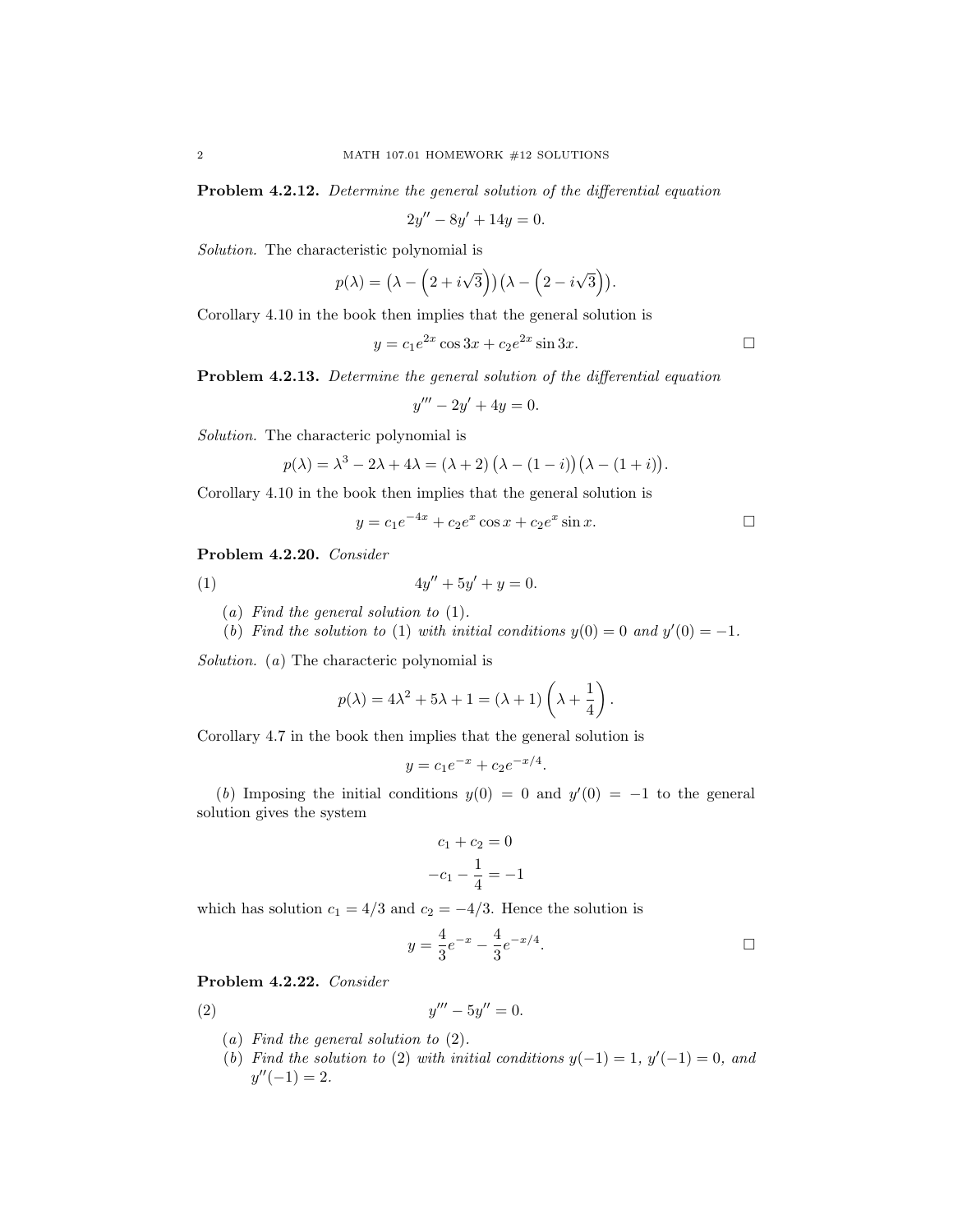Solution. (a) The characteristic polynomial is

$$
p(\lambda) = \lambda^3 - 5\lambda^2 = \lambda^2 (\lambda - 5).
$$

Theorem 4.8 in the book then implies that the general solution is

$$
y = c_1 + c_2 x + c_3 e^{5x}.
$$

(b) Imposing the initial conditions  $y(-1) = 1$ ,  $y'(-1) = 0$ , and  $y''(-1) = 2$  gives the system

$$
c_1 - c_2 + c_3 e^{-5} = 1
$$

$$
c_2 + 5c_3 e^{-5} = 0
$$

$$
25c_3^{-5} = 2
$$

which has solution  $c_1 = 13/25$ ,  $c_2 = -2/5$ , and  $c_3 = 2e^5/25$ . Hence the solution is

$$
\frac{13}{25} - \frac{2}{5}x + \frac{2}{25}e^5e^{5x}.
$$

Problem 4.2.23. Consider

$$
(3) \t\t y
$$

- (a) Find the general solution to (3).
- (b) Find the solution to (3) with initial conditions  $y(0) = 1$ ,  $y'(0) = 0$ , and  $y''(0) = 2.$

 $''' - y'' - 6y' = 0.$ 

Solution. (a) The characteristic polynomial is

$$
p(\lambda) = \lambda^3 - \lambda^2 - 6\lambda = \lambda(\lambda + 2)(\lambda - 3).
$$

Corollary 4.7 in the book then implies that the general solution is

$$
y = c_1 + c_2 e^{-2x} + c_3 e^{3x}.
$$

(b) Imposing the initial conditions  $y(0) = 1$ ,  $y'(0) = 0$ , and  $y''(0) = 2$  gives the system

$$
c_1 + c_2 + c_3 = 1
$$

$$
-2c_2 + 3c_3 = 0
$$

$$
4c_2 + 9c_3 = 2
$$

which has solution  $c_1 = 2/3$ ,  $c_2 = 1/5$ , and  $c_3 = 2/15$ . Hence the solution is

$$
\frac{2}{3} + \frac{1}{5}e^{-2x} + \frac{2}{15}e^{3x}.
$$

Problem 4.2.24. Consider

(4) 
$$
y''' - 4y'' + 5y' = 0.
$$

- (a) Find the general solution to (4).
- (b) Find the solution to (4) with initial conditions  $y(1) = 1$ ,  $y'(1) = 0$ , and  $y''(1) = 2.$

Solution. (a) The characteristic polynomial is

$$
p(\lambda) = \lambda^3 - 4\lambda^2 + 5\lambda = \lambda(\lambda - (2 - i))(\lambda - (2 + i)).
$$

Corollary 4.10 in the book then implies that the general solution is

$$
y = c_1 + c_2 e^{2x} \cos x + c_3 e^{2x} \sin x.
$$